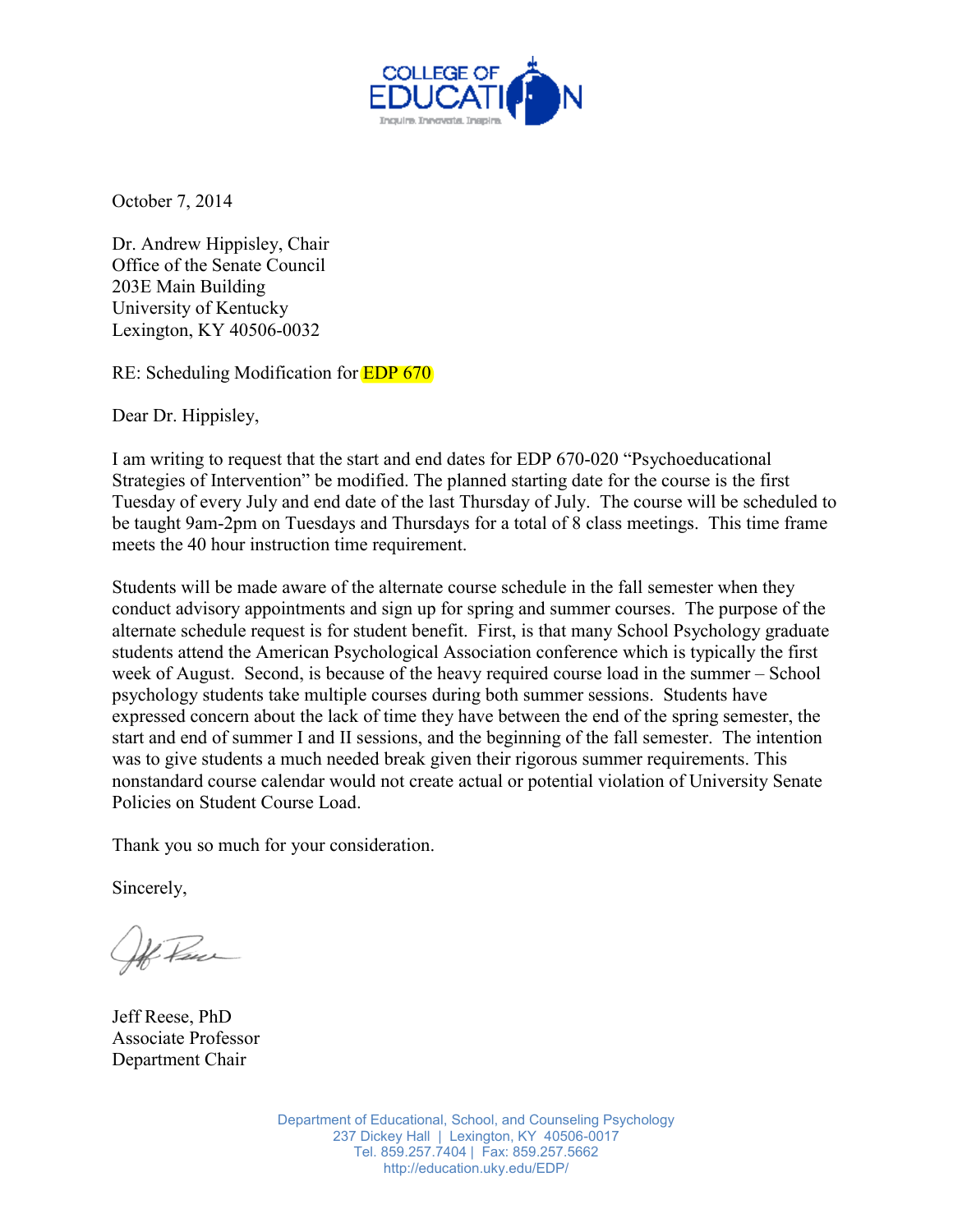

October 7, 2014

Dr. Andrew Hippisley, Chair Office of the Senate Council 203E Main Building University of Kentucky Lexington, KY 40506-0032

RE: Scheduling Modification for **EDP 665 in Summer Session II** 

Dear Dr. Hippisley,

I am writing to request that the start date for EDP 665 "Post-Masters Practicum in Counseling Psychology" be modified for the summer. Specifically, we request that we permit students to enroll in summer session I and that the course be extended through summer session II, ending when the  $2<sup>nd</sup>$  session ends. Currently, students enroll for this course in the  $2<sup>nd</sup>$  summer session. Unfortunately, students often do not have enough time to complete a practicum that has required clinical hour requirements in the eight-week session. Further, there are licensing implications for students not obtaining a required number of practicum hours. Agencies that provide practicum training generally do not have enough resources to accommodate students for the extended periods of time each week. Lastly, given that students are working with actual clients it is important not to inundate them with clinical responsibilities before they are developmentally ready for such a task. This creates concerns both ethically and pedagogically.

Other options we have considered are to give students an "incomplete" for summer session I and continue throughout the summer. This does not seem reasonable and does not accurately reflect the course offering. We have also considered splitting the course, enrolling for 1 hour in summer I and 2 hours in summer II, but this is cumbersome when it comes to reporting coursework for licensure, and again, does not really reflect how the course is offered. Also, we are unsure if the hour requirement would be met for a summer course in order to be offered given the generally small enrollment for this course. In the end, we feel that the options we have considered are ultimately not to the students' benefit and are less efficient. The counseling program is a professional program and the clinical training requirements do not conform well to the summer schedule (similar to Pharmacy).

This nonstandard course request does not create or potentially create a violation of University Senate Policies on Student Course Load. There are no other summer courses required in the summer for the master's or doctoral programs in counseling psychology.

Thank you so much for your consideration.